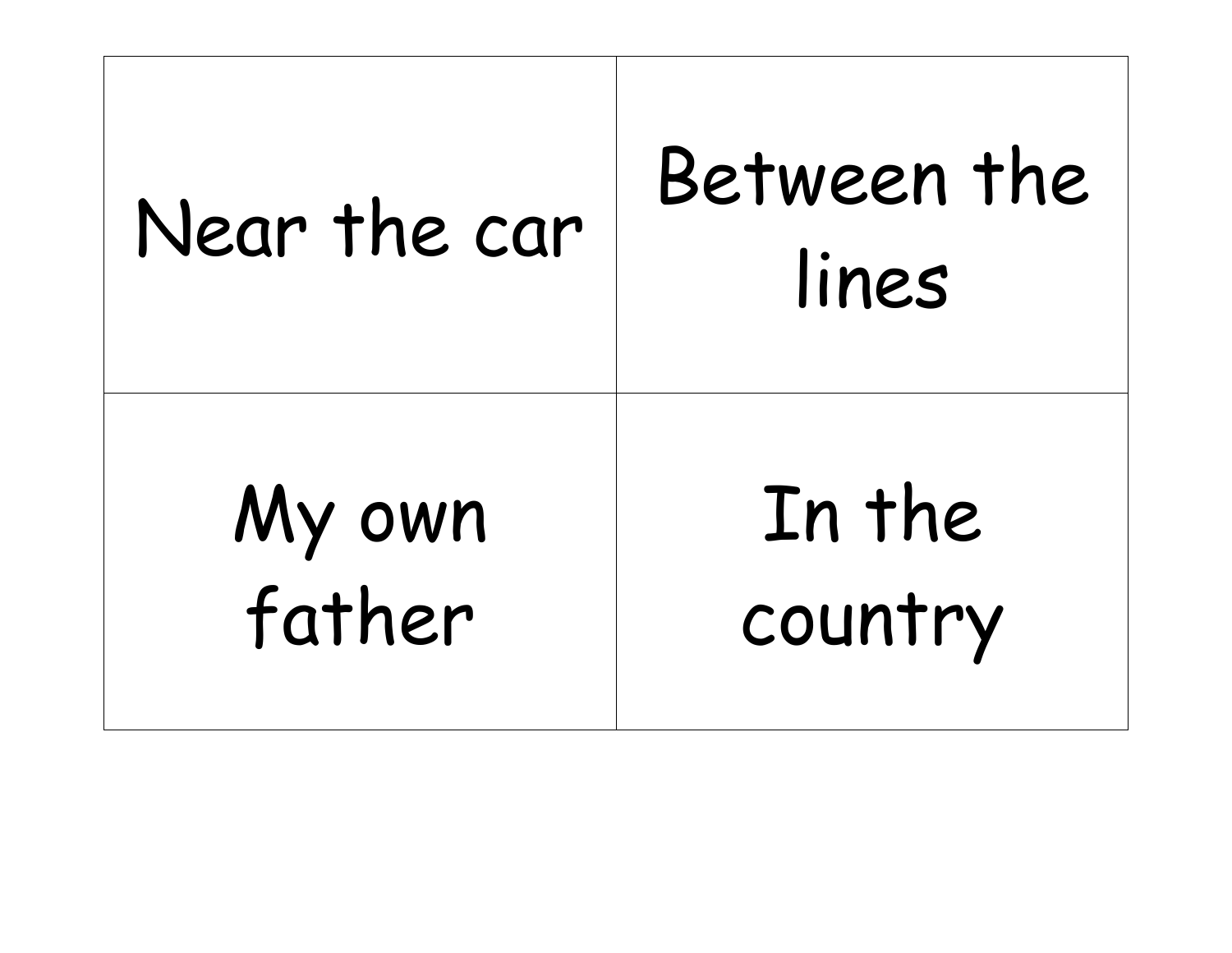| Add it up | Read every<br>story |
|-----------|---------------------|
| Below the | Plants the          |
| water     | flowers             |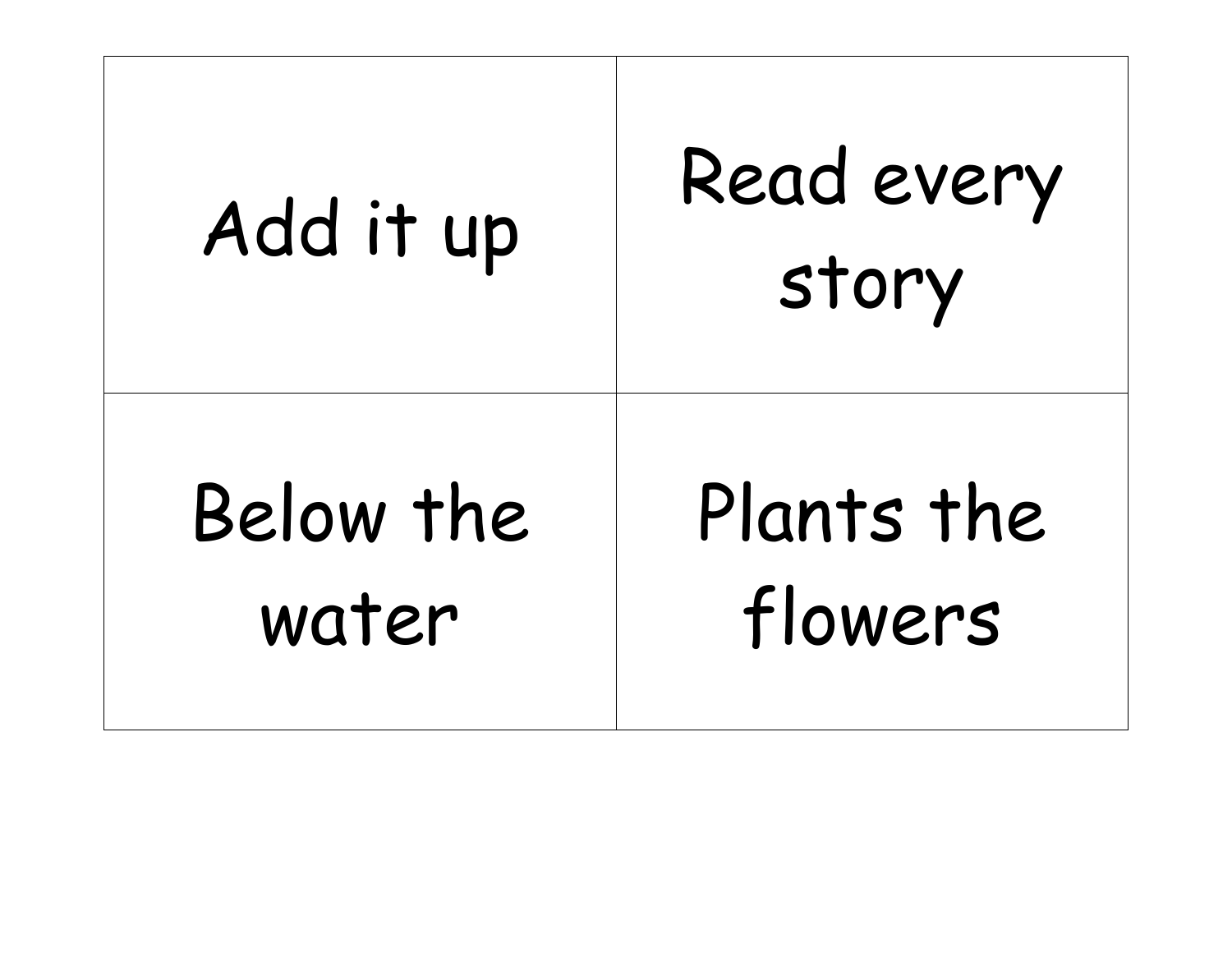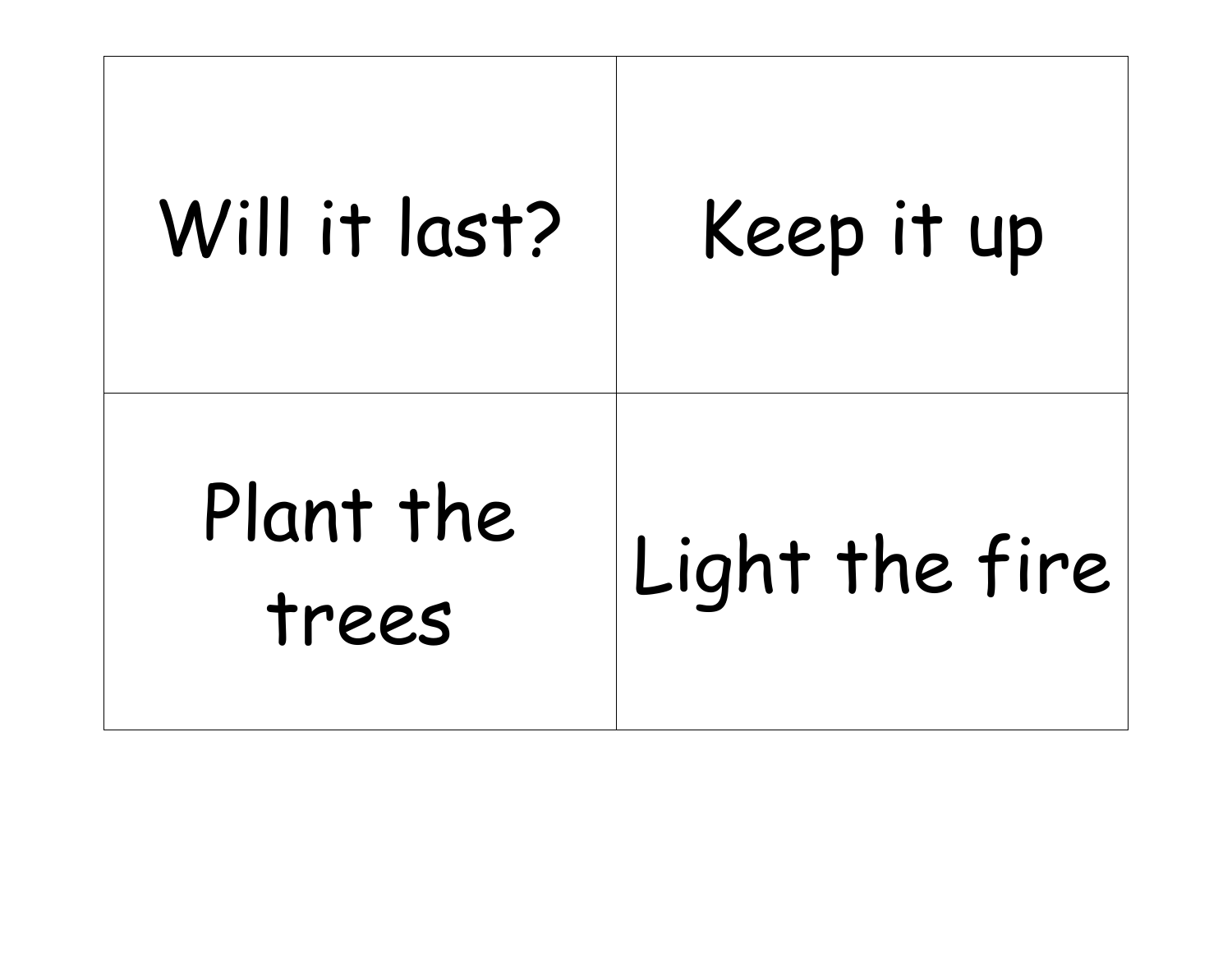| The light in<br>your eyes | In my head |
|---------------------------|------------|
| Under the                 | We saw the |
| earth                     | food       |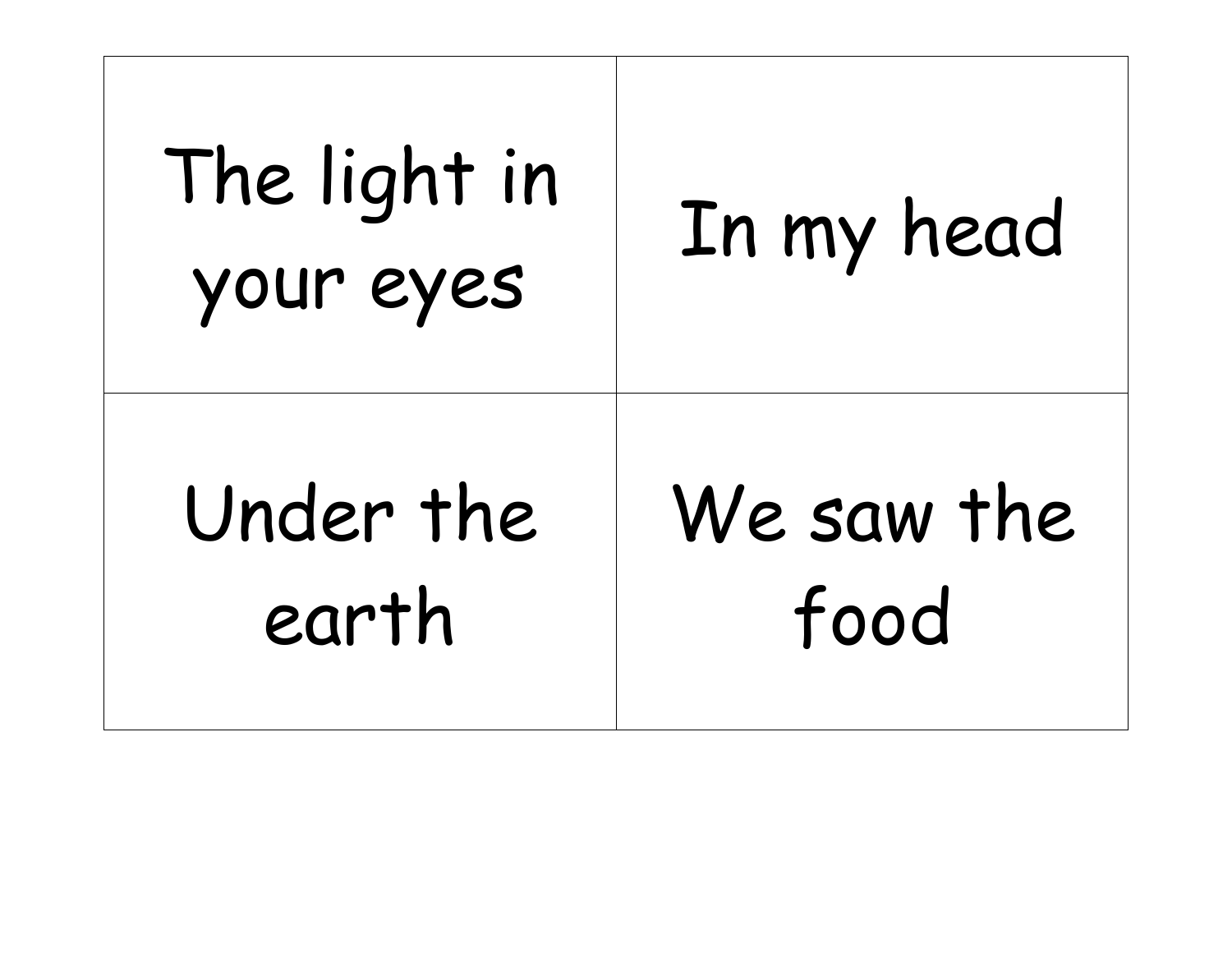| Close the<br>door | The big city |
|-------------------|--------------|
| We started        | It never     |
| the fire          | happened     |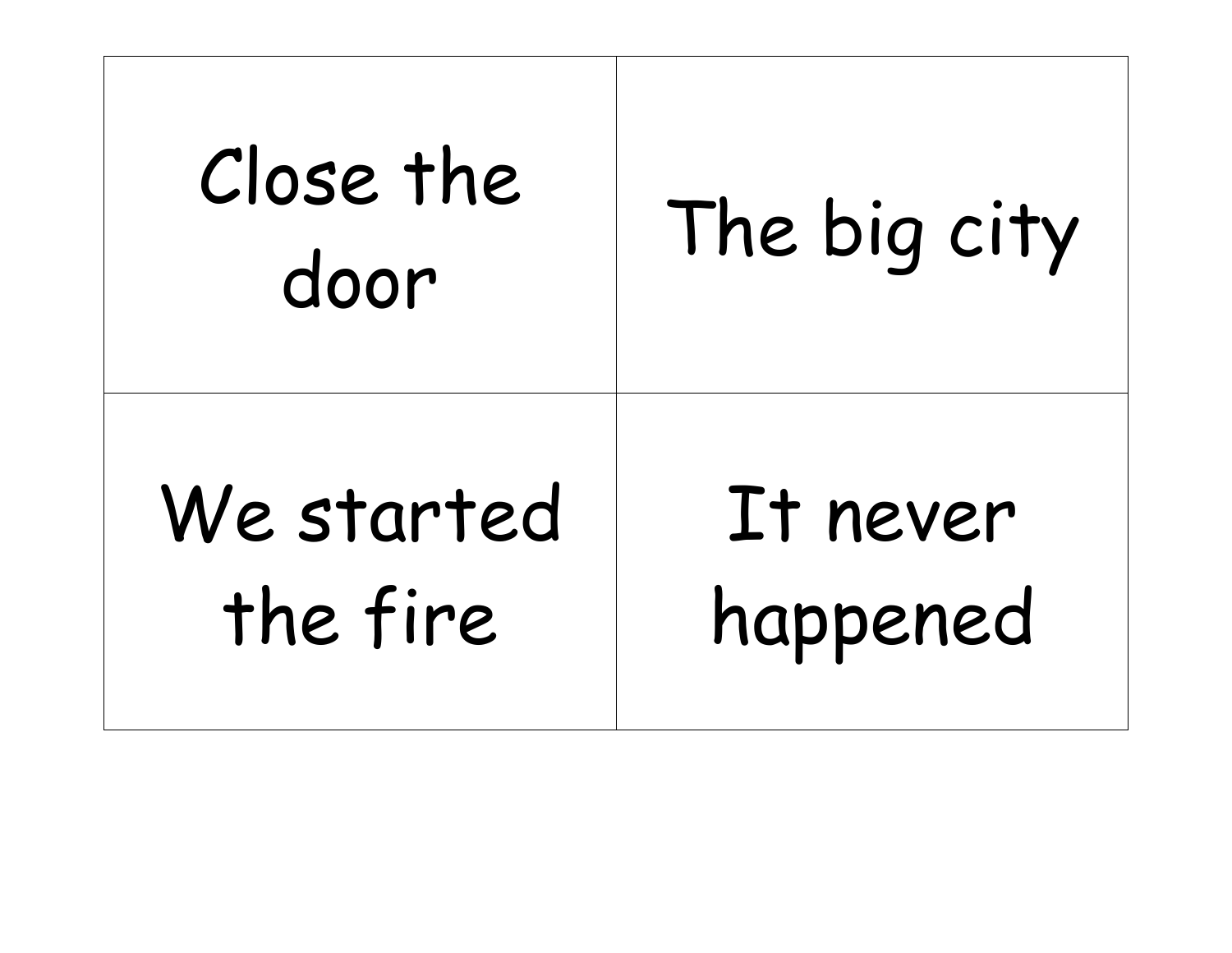| A good<br>thought | Stay a while |
|-------------------|--------------|
| A few good        | Don't open   |
| men               | the door     |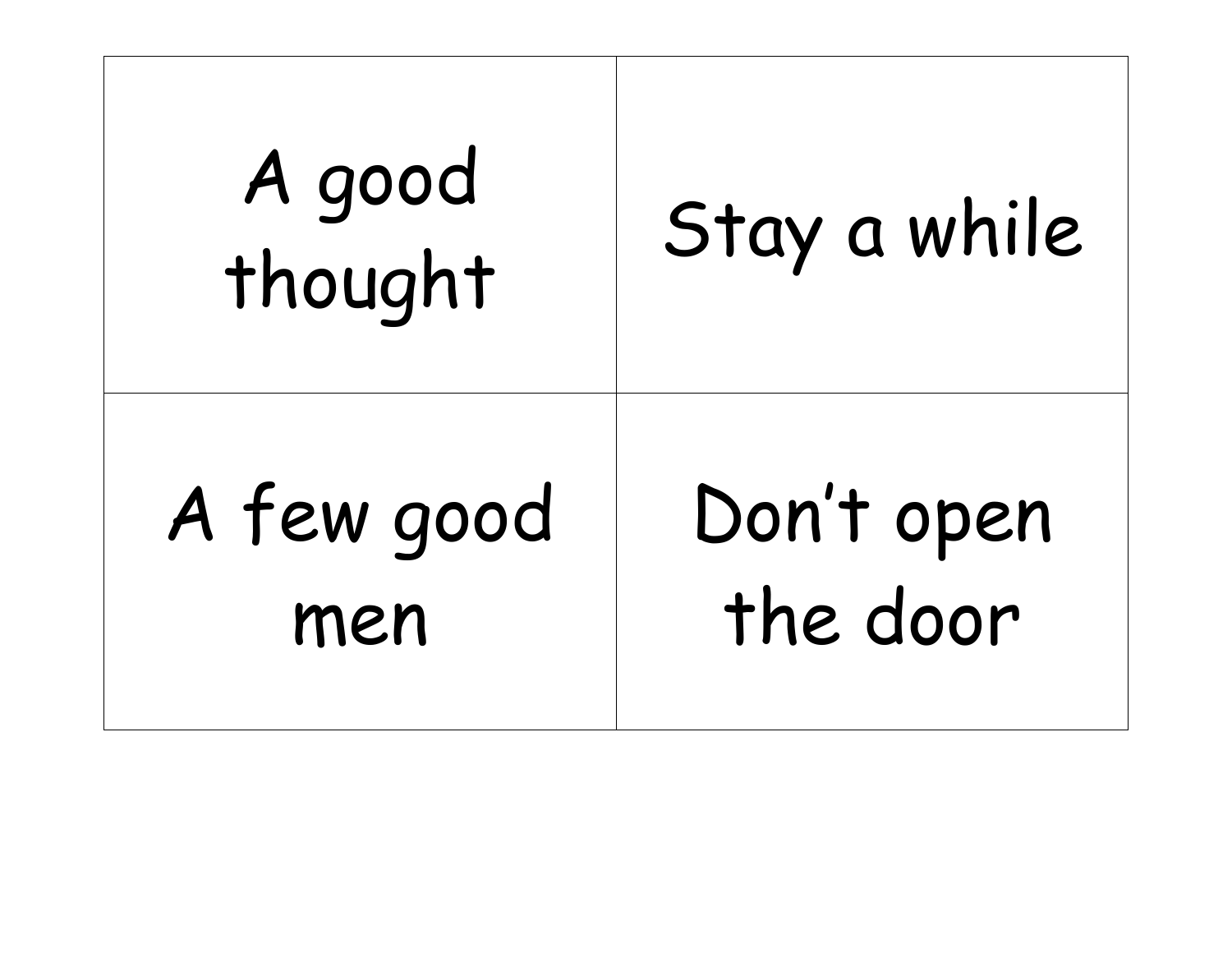| right         | You might be It seemed too<br>good |
|---------------|------------------------------------|
| Along the way | Next time                          |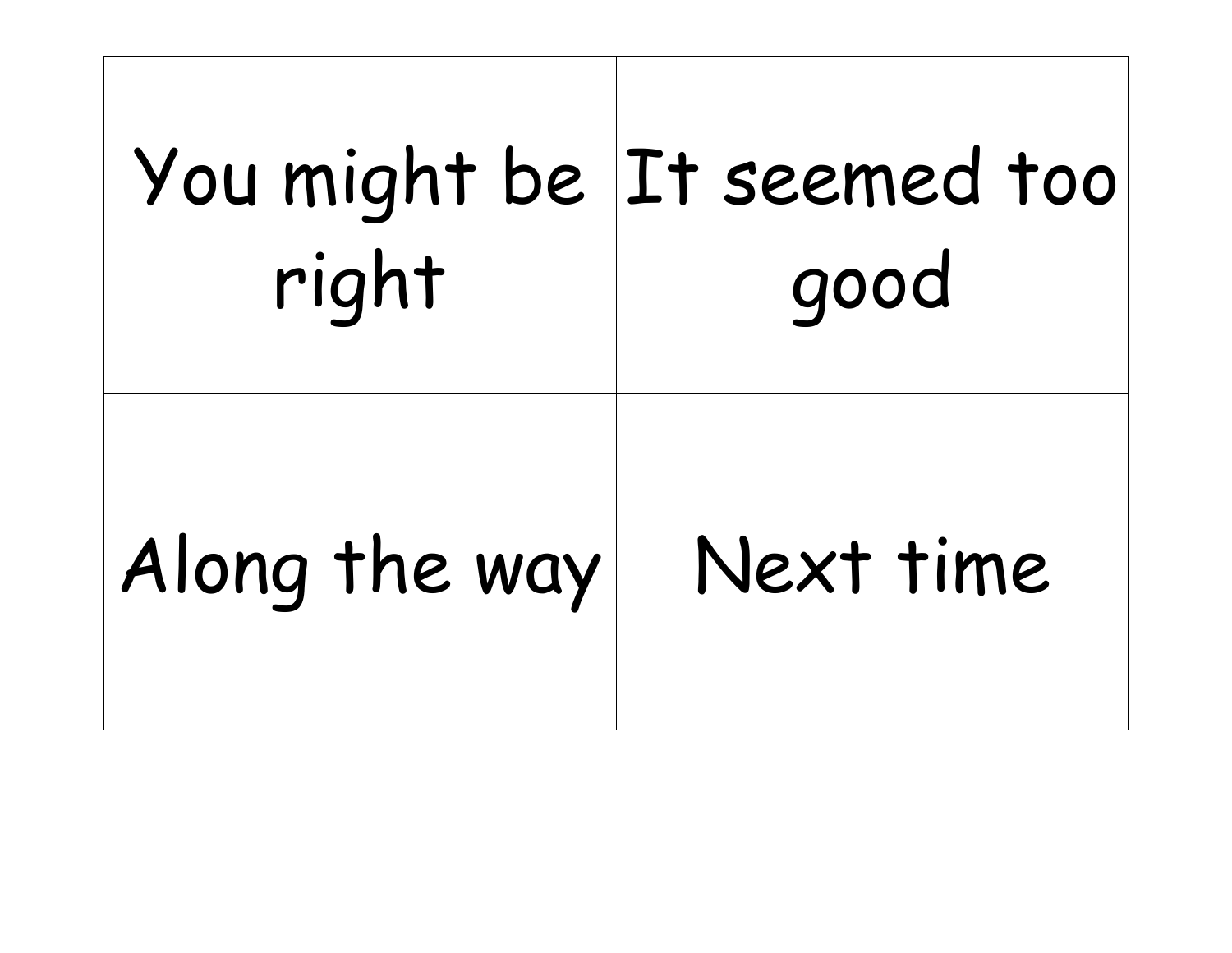| It's hard to | Something           |
|--------------|---------------------|
| open         | good                |
| For example  | In the<br>beginning |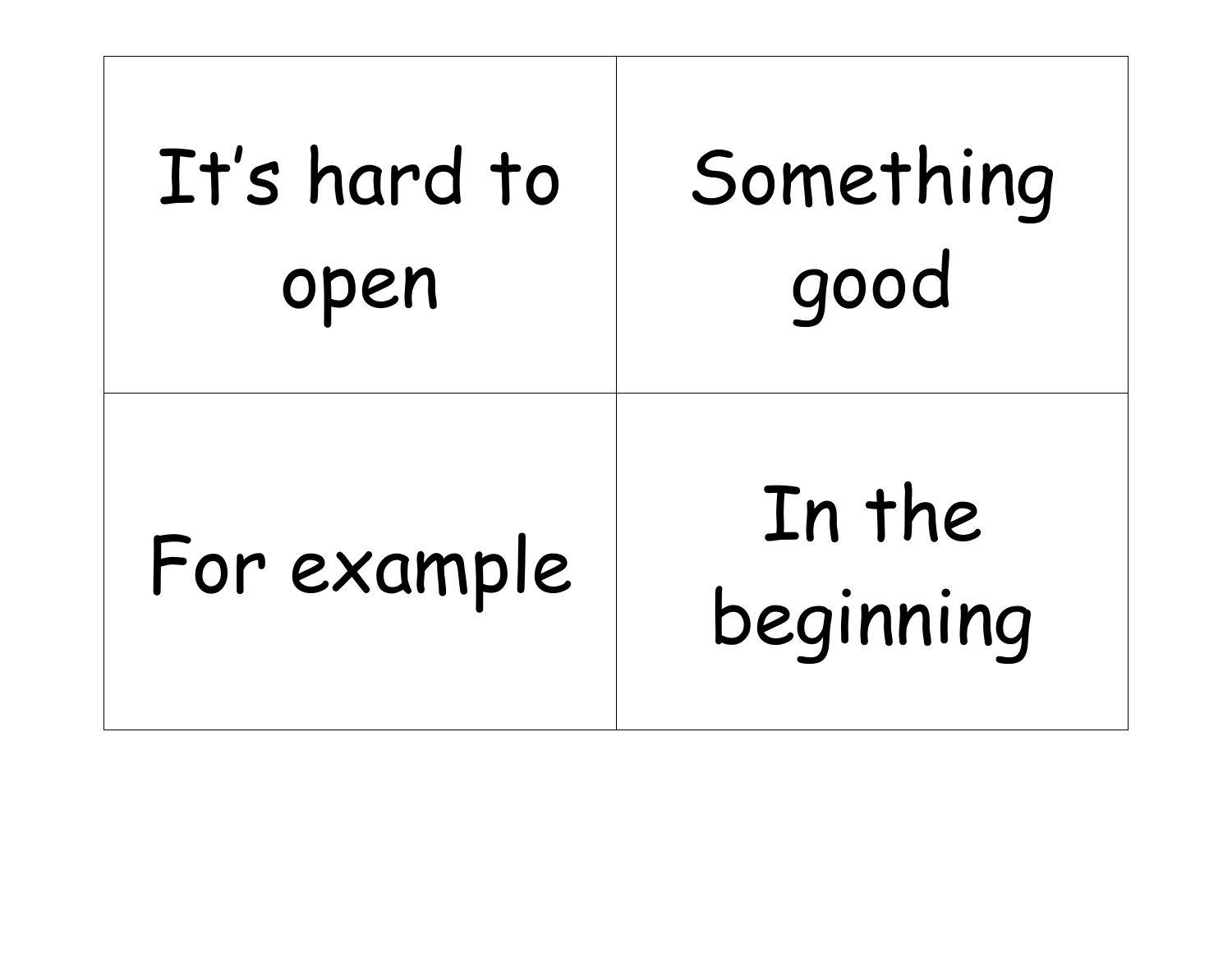| Those other | A group of |
|-------------|------------|
| people      | friends    |
| We got      | We left it |
| together    | here       |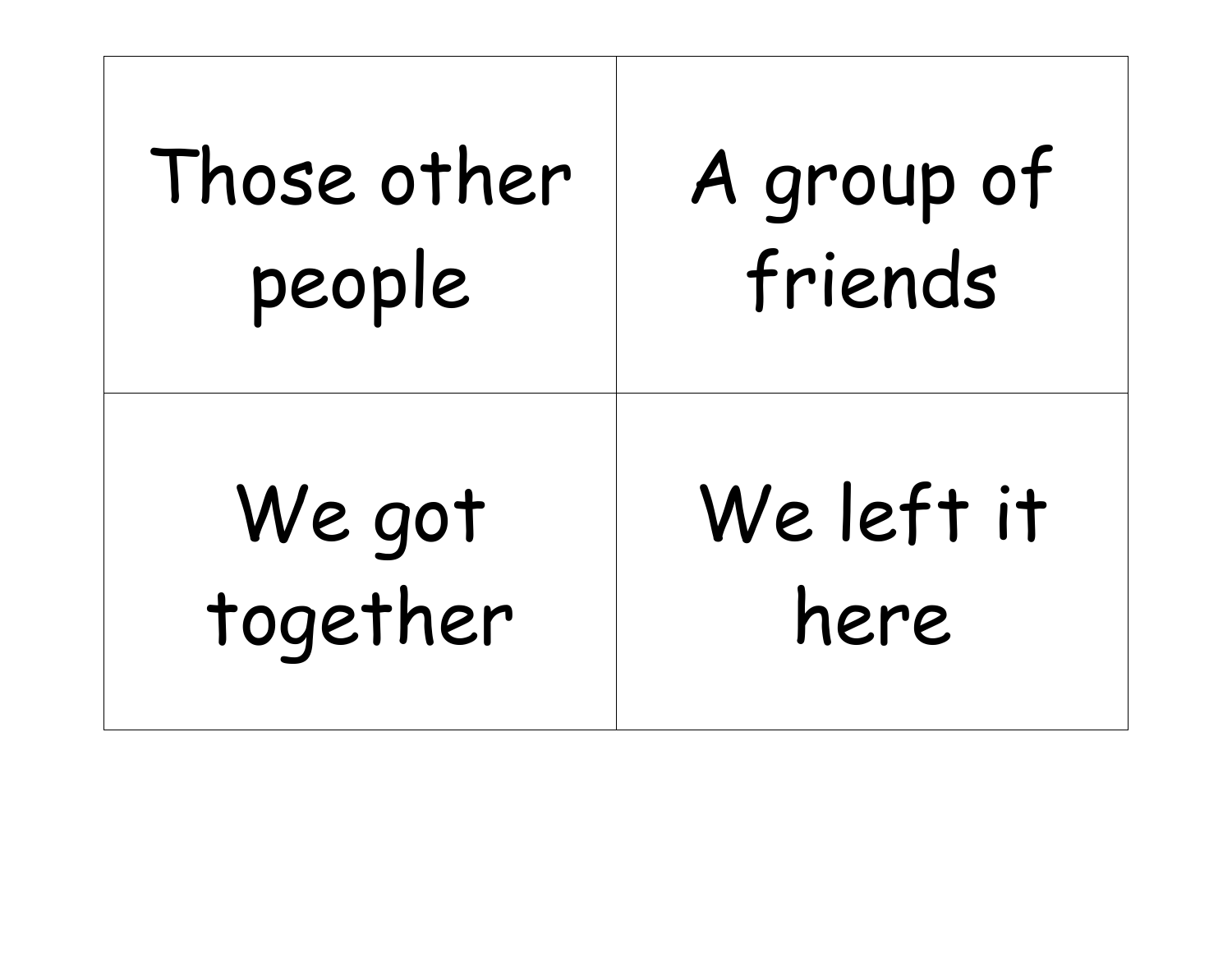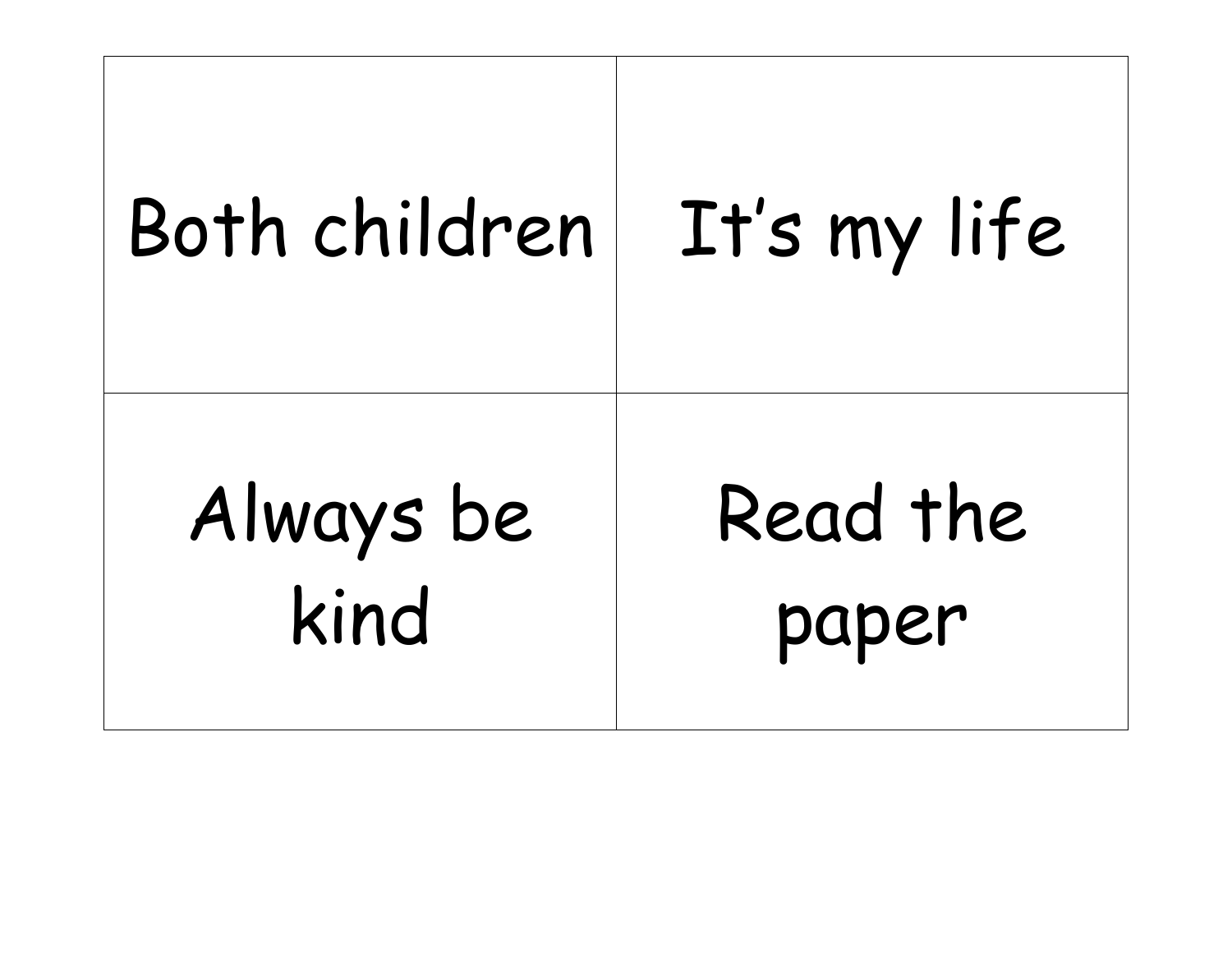| Run for miles | Once upon a<br>time     |
|---------------|-------------------------|
| Do it often   | We walked<br>four miles |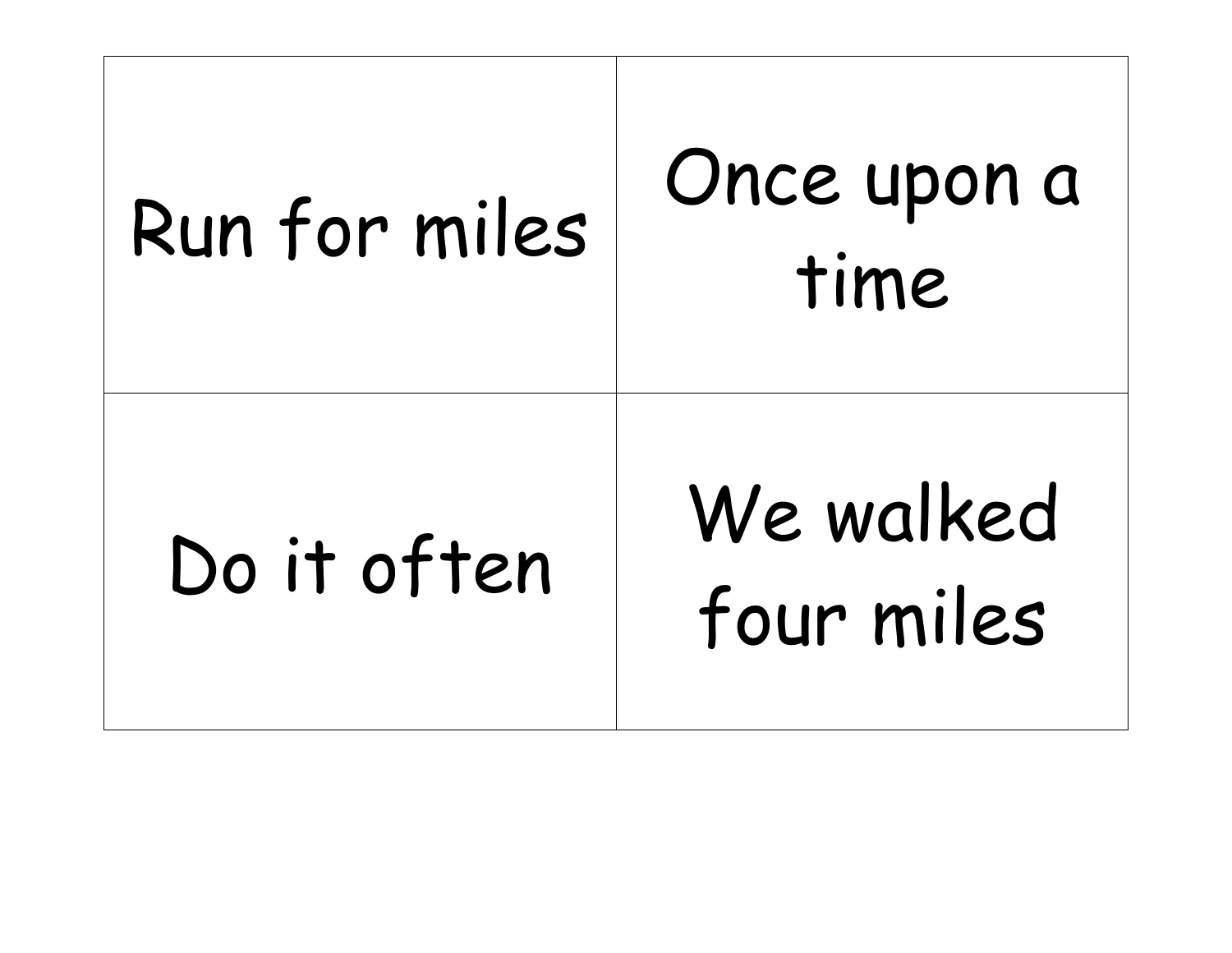| Until the end | A second<br>later |
|---------------|-------------------|
| Stop the      | Read your         |
| music         | book              |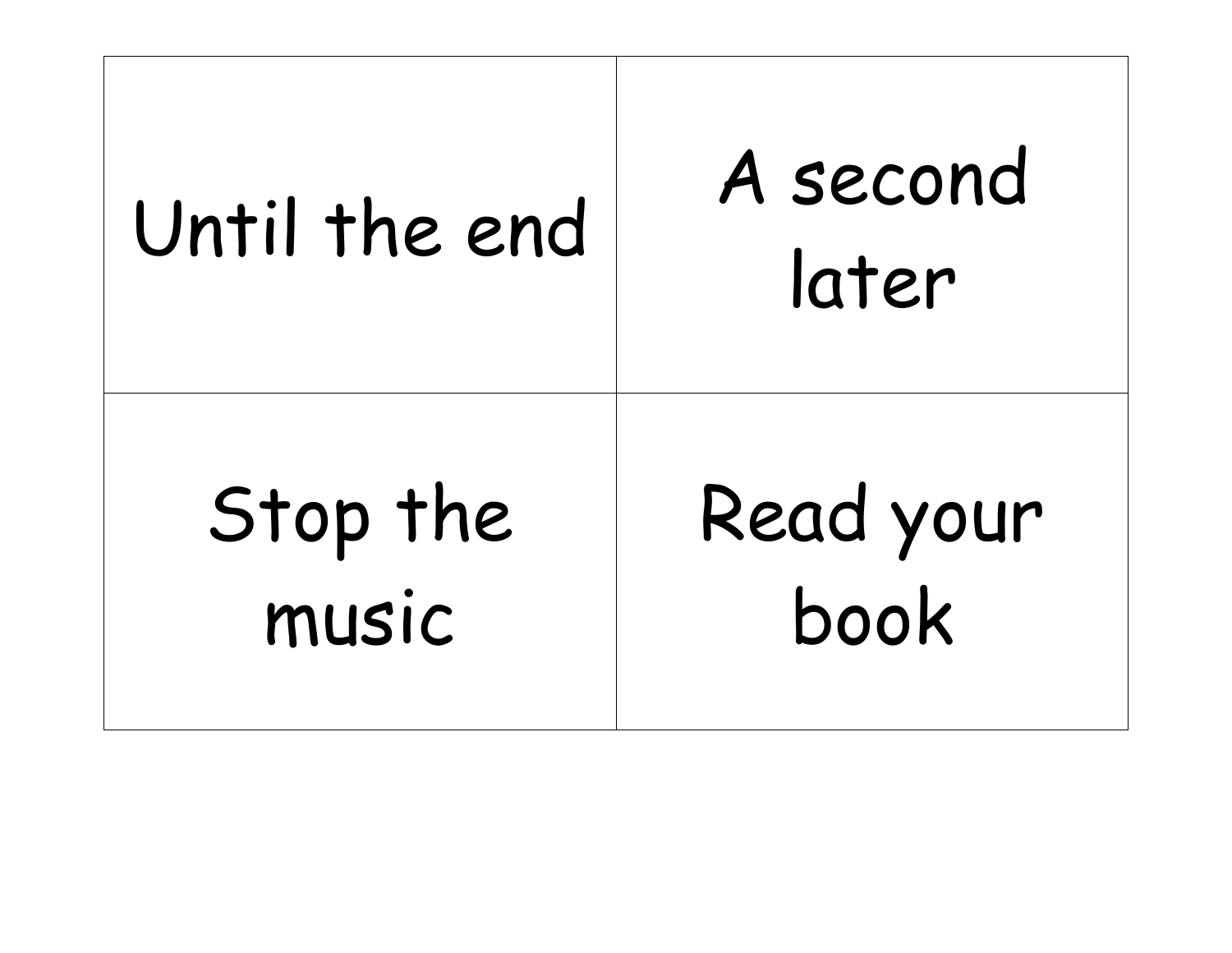| Sing your  | State your                    |
|------------|-------------------------------|
| song       | case                          |
| I miss you | A very<br>important<br>person |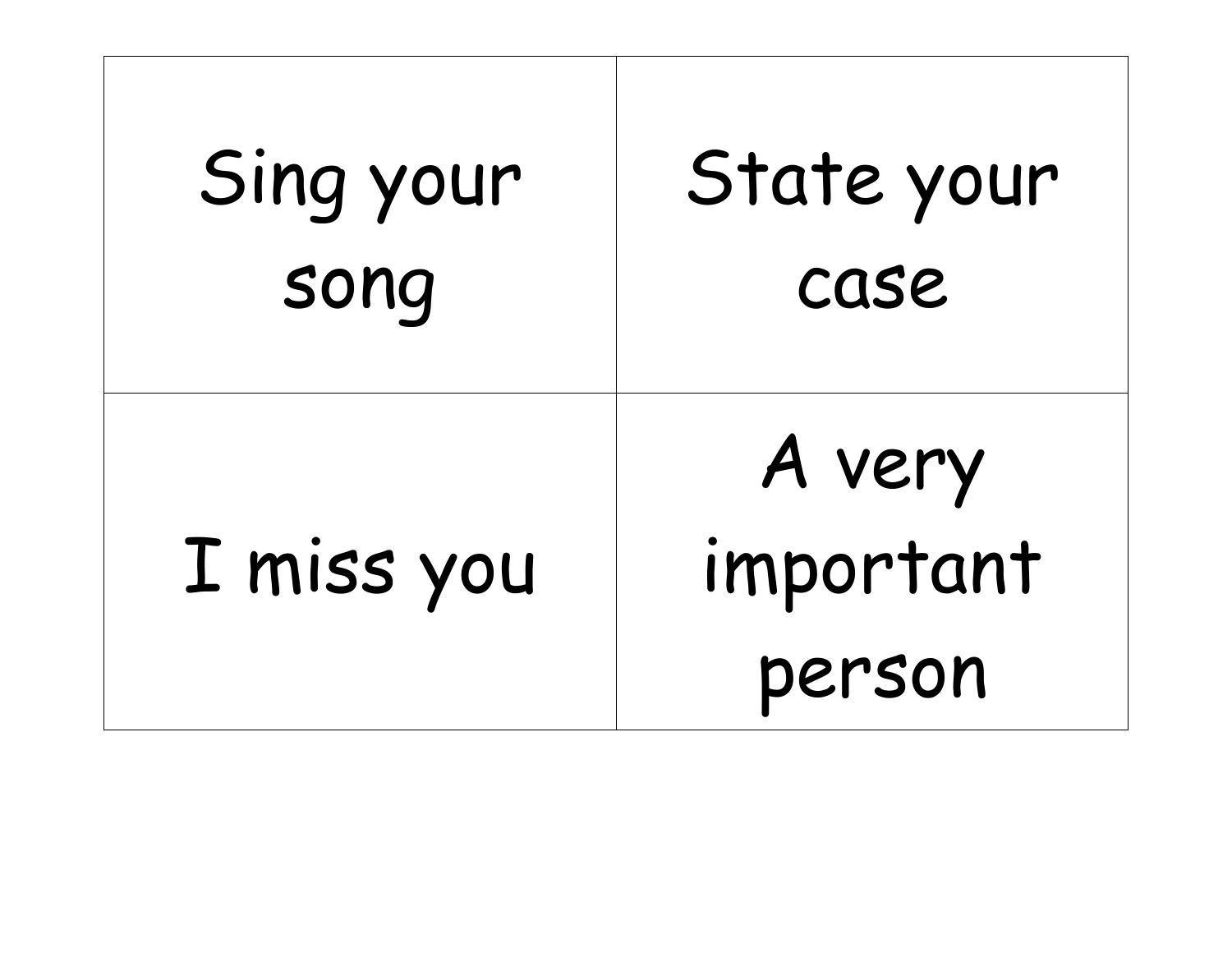| On my side        | I took the<br>car |
|-------------------|-------------------|
| So far so<br>good | The young girl    |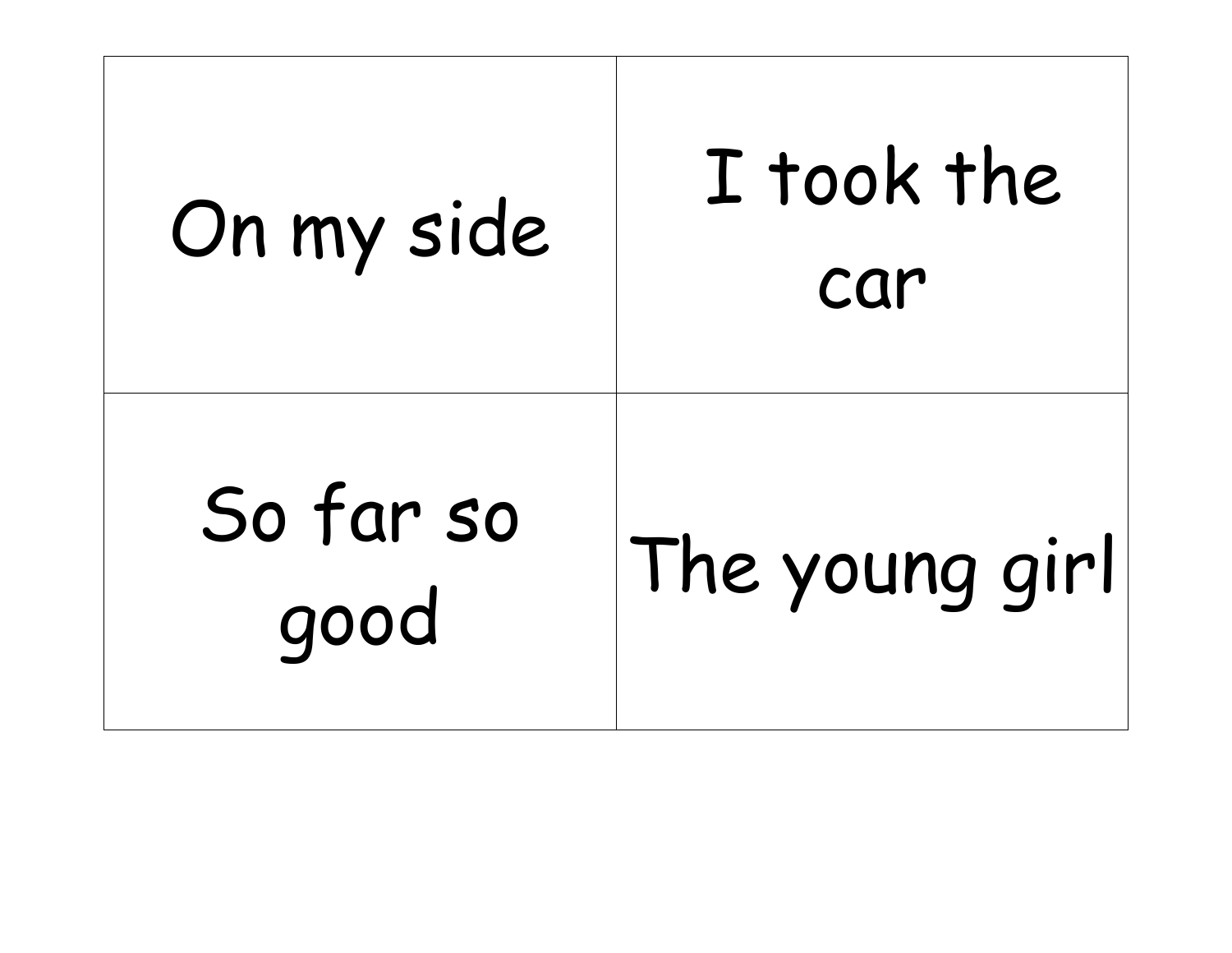## My feet hurt The dark<br>night A good idea It began to grow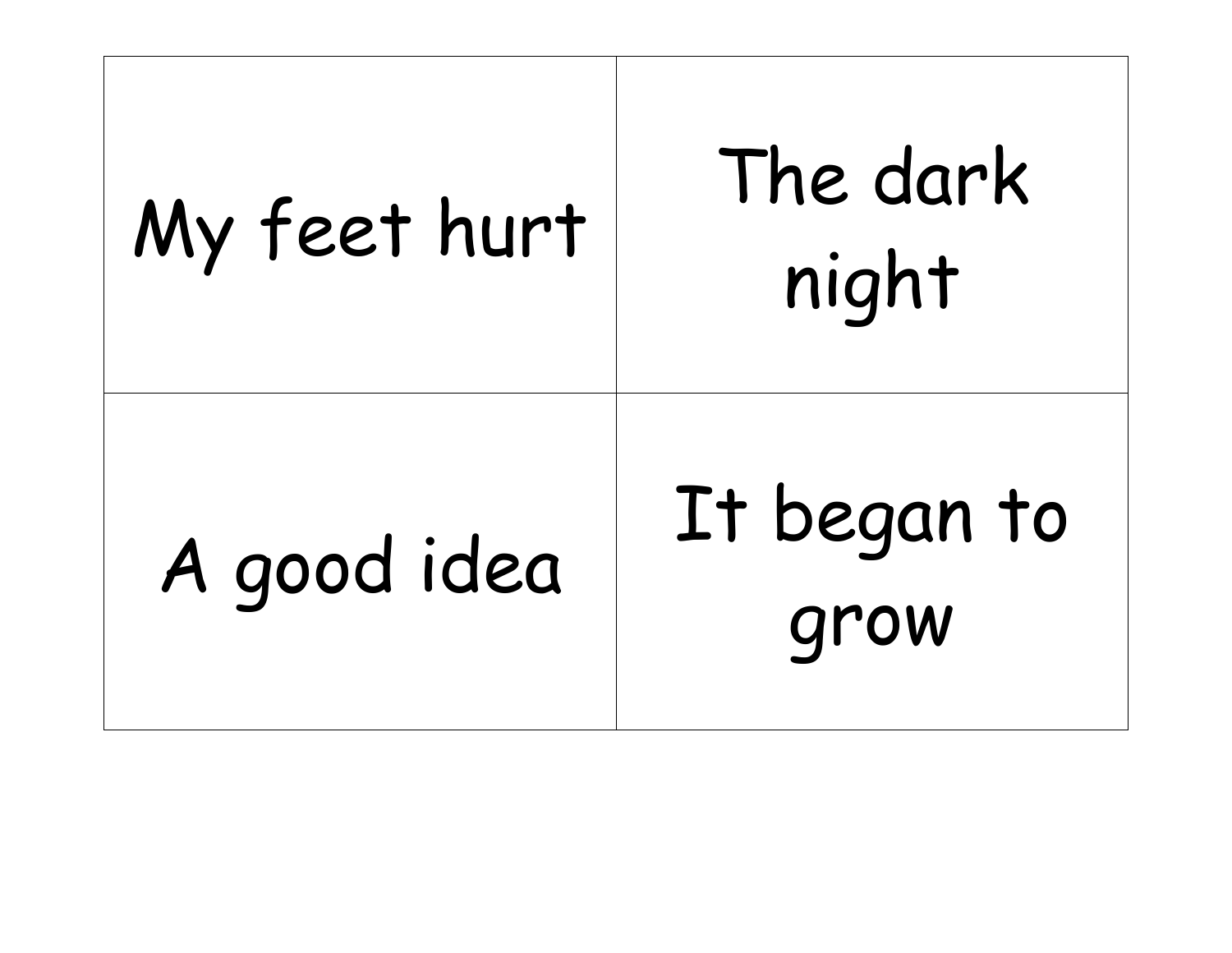| Watch the<br>river | White clouds   |
|--------------------|----------------|
| Too soon           | Leave it to me |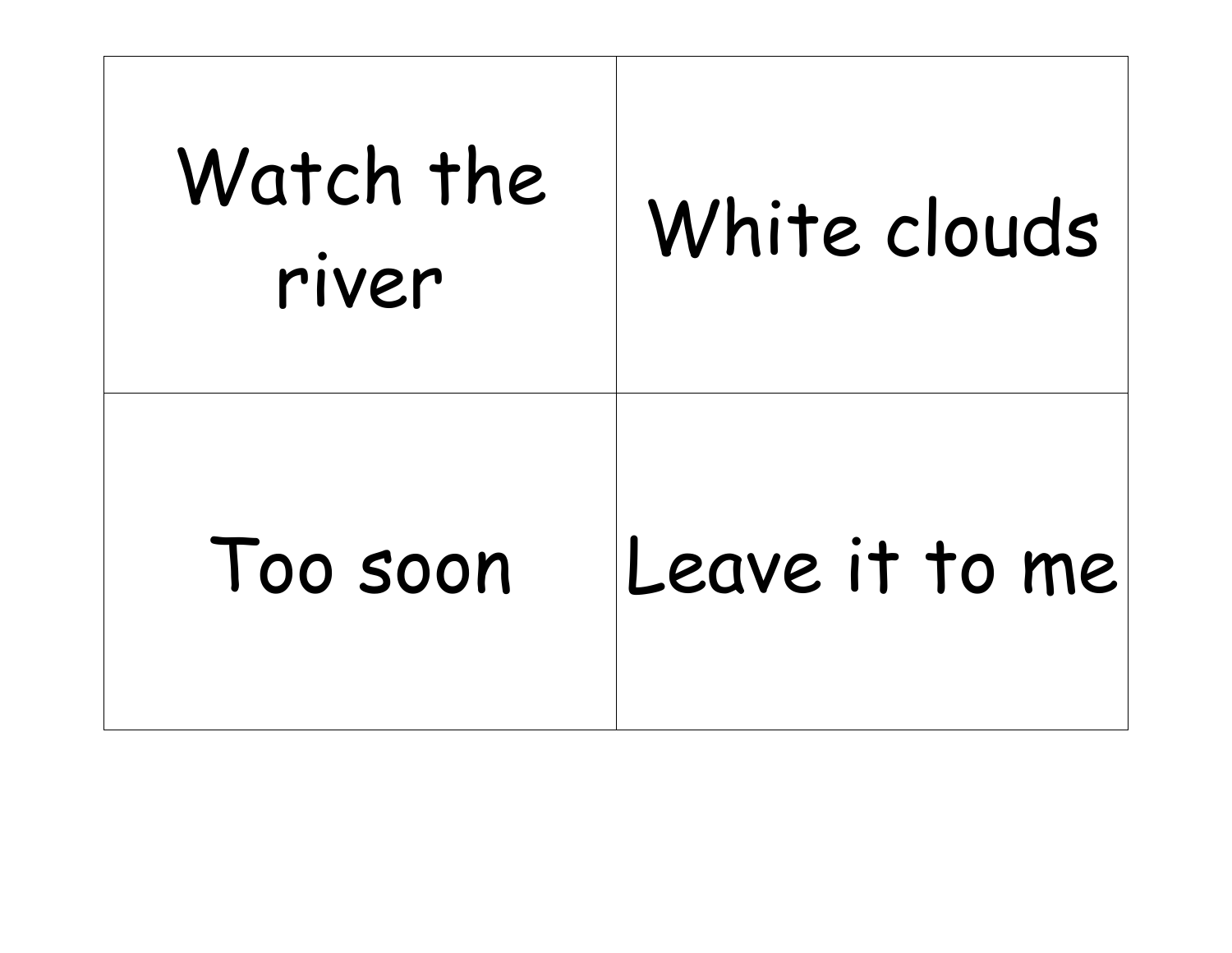| I hear the   | Almost       |
|--------------|--------------|
| <b>WAVES</b> | enough       |
| Is it really | It's time to |
| true?        | eat          |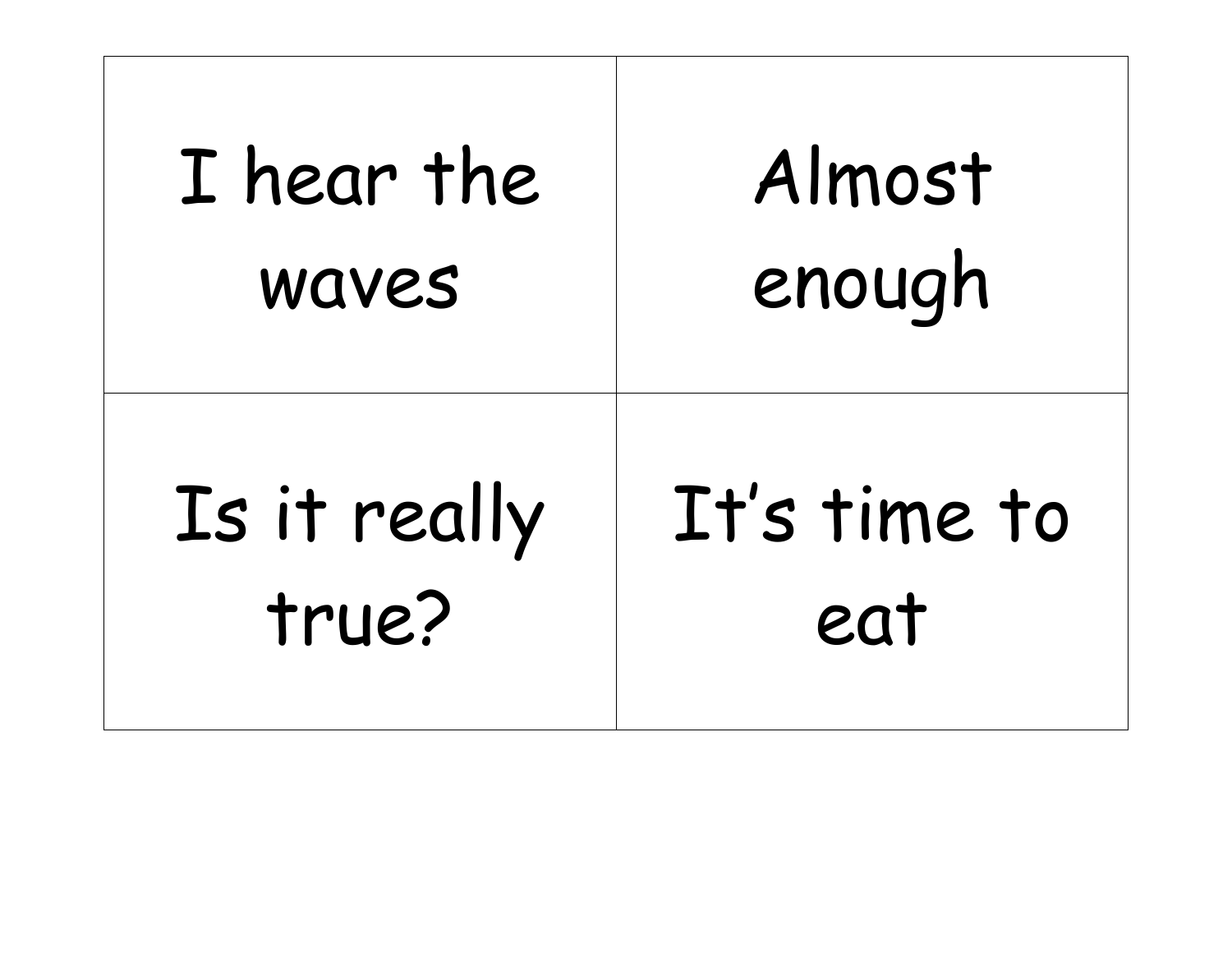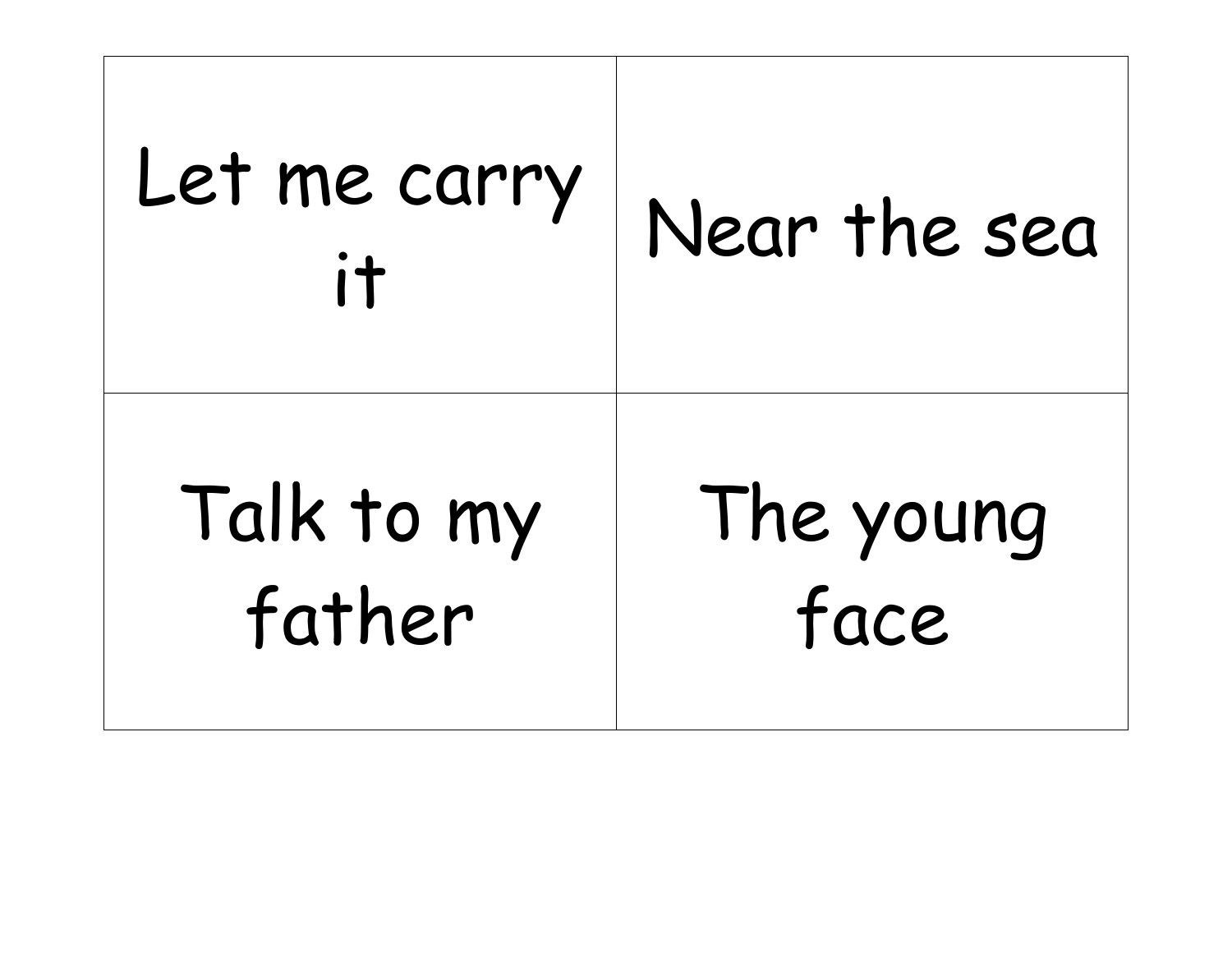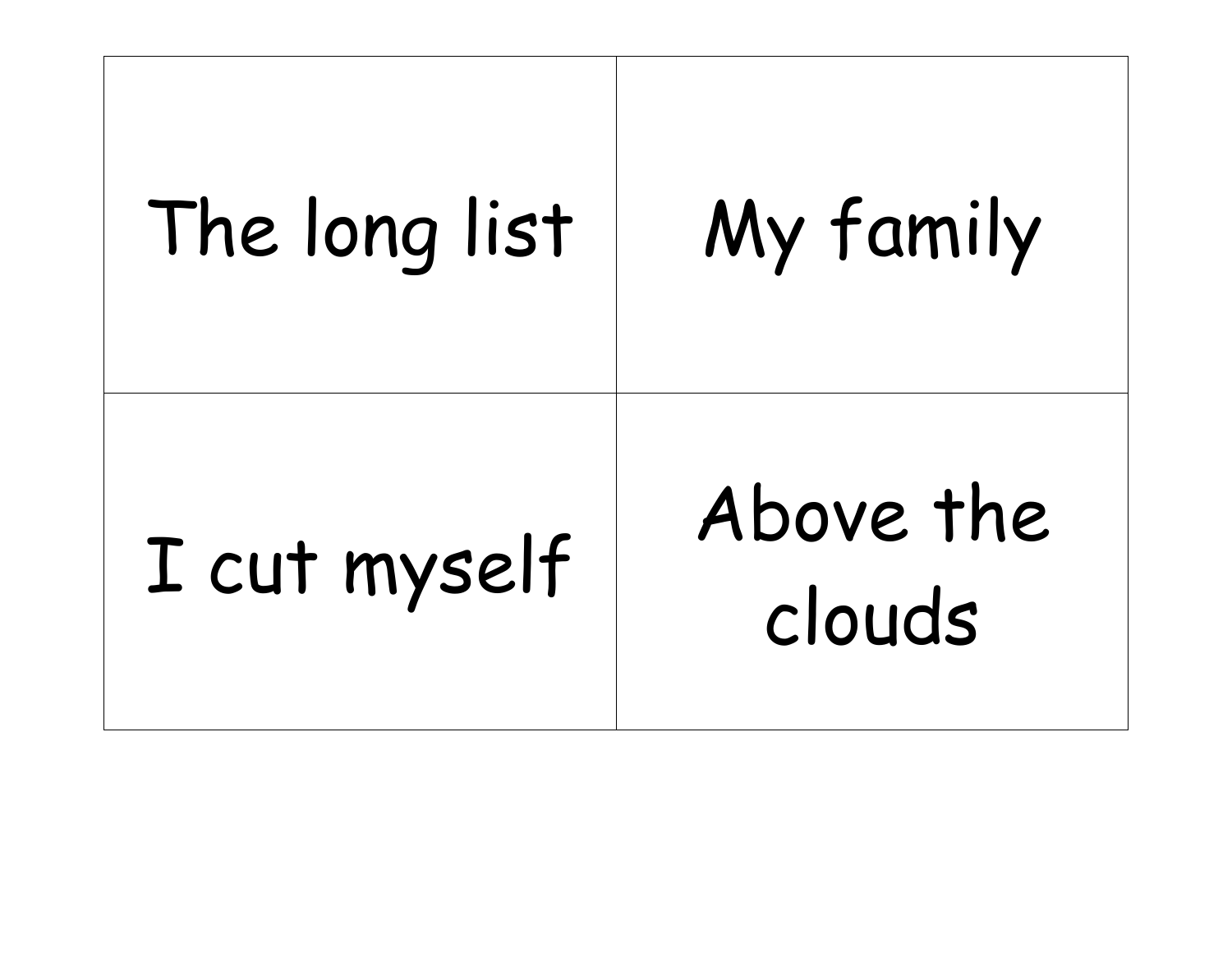| Watch the | The peaceful    |
|-----------|-----------------|
| game      | Indians         |
| Without a | I like being on |
| care      | the team        |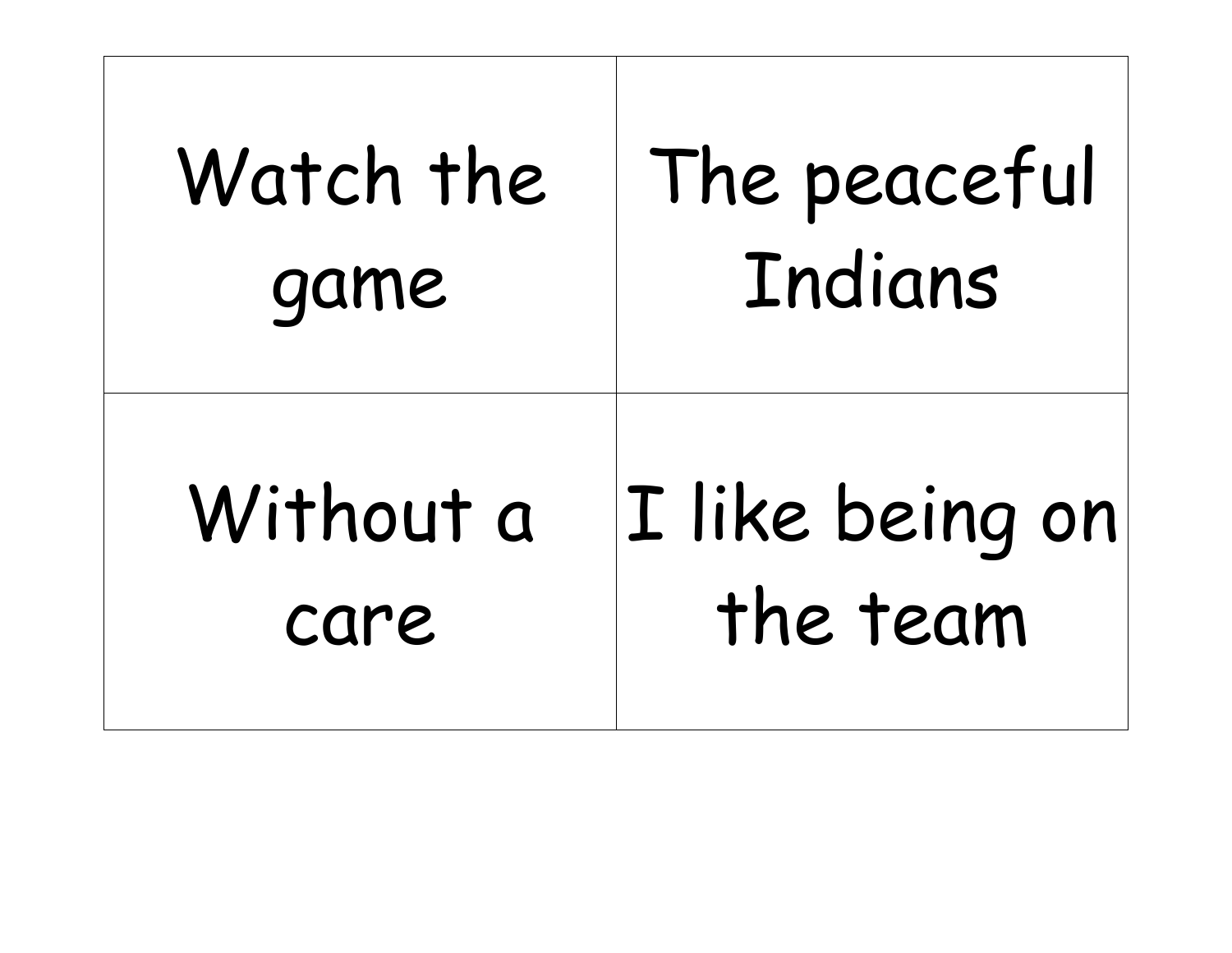| The tall<br>mountains | Next to me  |
|-----------------------|-------------|
| A few<br>children     | A long life |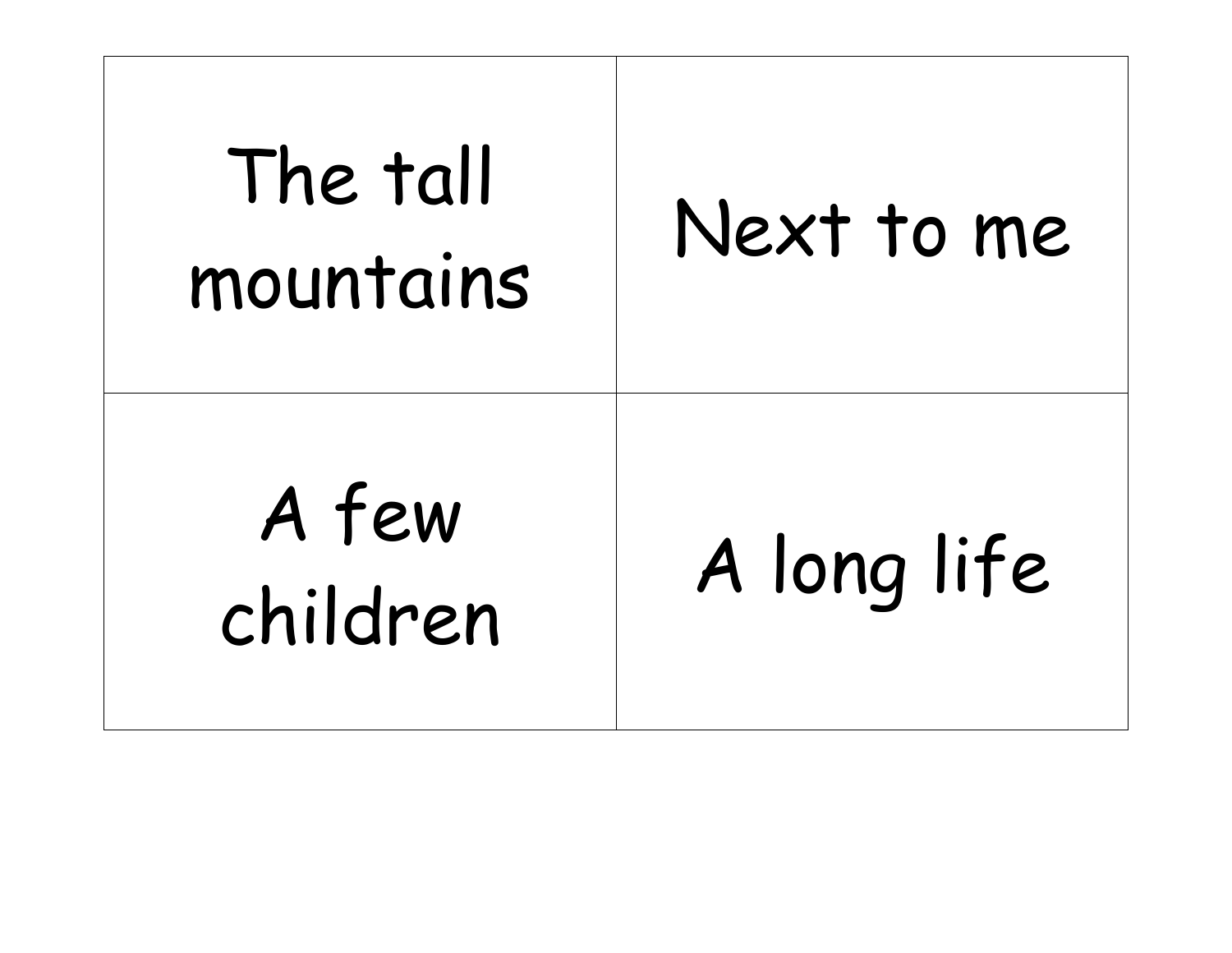| A group of | He started to |
|------------|---------------|
| Indians    | cry           |
| I hear the | An important  |
| sea        | idea          |